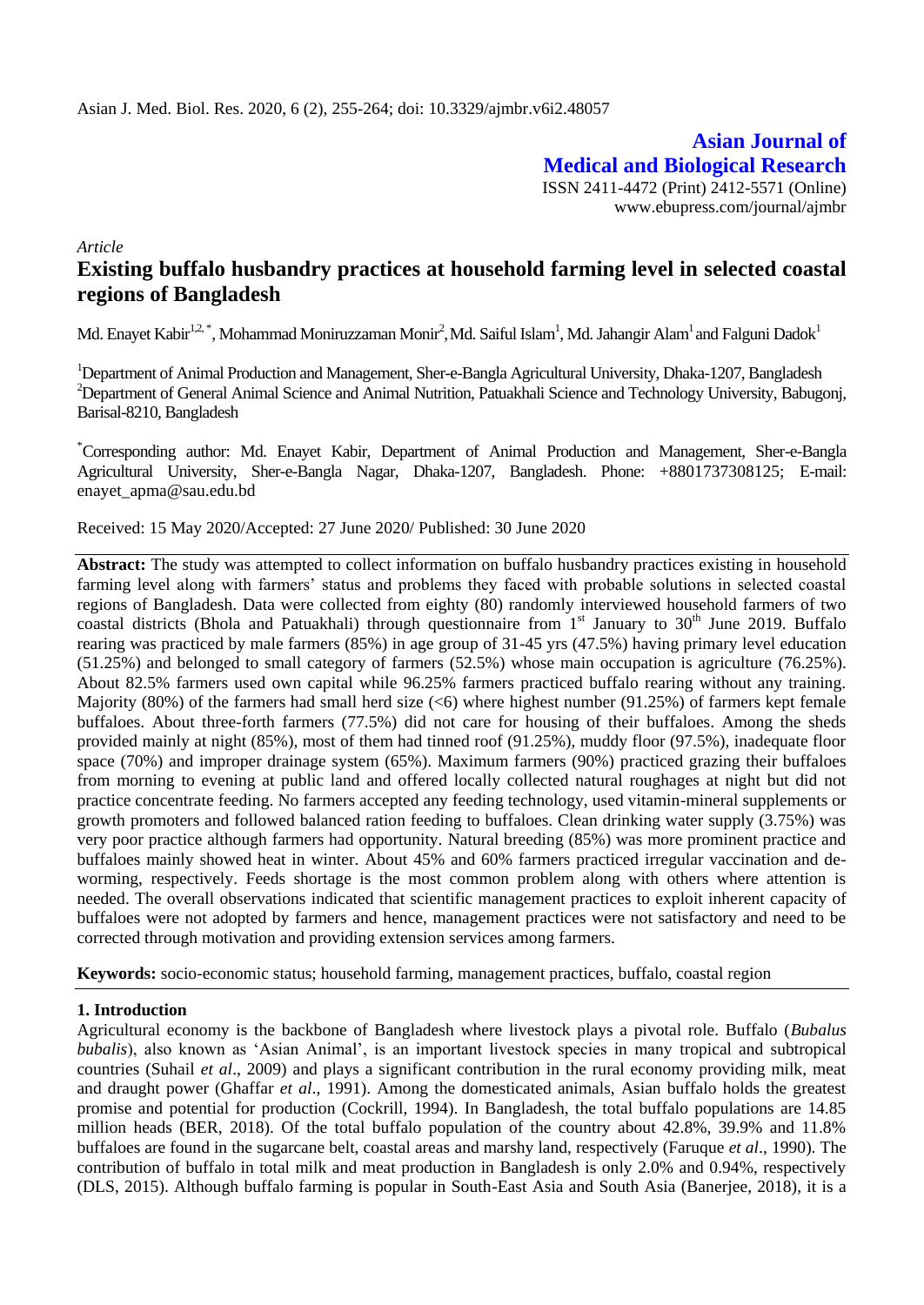neglected species and did not receive the proper attention from the policy makers and the researchers in accordance with its merits in Bangladesh. Farmers especially women could improve their livelihood through buffalo rearing and it could be a crucial pathway for poverty alleviation of rural people (Kalash *et al*., 2009; Sarkar *et al*., 2013; Amin *et al*., 2015).

In fact, buffalo is highly productive due to higher production potential, better capability of utilizing poor quality roughages, natural disease resistance power and well adaptability to all climatic hazards prevalent in Bangladesh especially in coastal areas. Due to geographical location, availability of grazing areas, favorable weather, and lack of employment opportunities, people of southern coastal region of the country are seen engaged in buffalo rearing extensively. The people of this region rear buffaloes in their households and also collectively by following the *bathan* (free range) system. These types of buffalo farming are not so beneficial for many reasons and the factors responsible need greater attention. However, given the genetic potential of buffalo, its production potential depends mostly on the management practices under which they are reared. Adoption of scientific management practices ensure increased productivity. A better understanding of existing buffalo husbandry practices of coastal regions is necessary to identify the SWOT (Strengths, Weaknesses, Opportunities, and Threats) of the rearing systems and to formulate appropriate intervention policies.

In Bangladesh, buffalo production system varies widely based on climate, soil, management practices and feeding systems (Saadullah, 2012; Rahman *et al*., 2018). Buffaloes are managed in household subsistence farming in the villages as well as extensive free range (*bathan*) farming in saline coastal region (Huque and Borghese, 2013). Besides, buffaloes reared under low-input and medium-input production system in Bangladesh are 90% and 10%, respectively (DLS, 2013). Several reports have been published regarding farmers' status and management systems of buffaloes (Faruque and Amin, 1995; Sarkar *et al*., 2013; Amin *et al*., 2015; Hasan *et al*., 2016; Uddin *et al*., 2016) in various regions of Bangladesh. Although the coastal areas are buffalo concentrated belt in Bangladesh, a very few efforts have been made to study the buffalo management practices and problems in that areas of Bangladesh. In order to develop buffalo production at household level in coastal regions of Bangladesh, it would be worthy to know details about existing buffalo management systems followed in household farming. Therefore, the present study was undertaken to obtain first-hand information on the existing buffalo husbandry practices followed by the buffalo keepers under household farming system and to find out the constraints along with possible solutions for buffalo development in coastal areas. The information obtained from this study could serve as a basis for adopting feasible and relevant scientific husbandry practices for buffalo development in the coastal areas.

### **2. Materials and Methods**

### **2.1. Study area and farmers' selection**

The study was conducted in four upazilas of two coastal districts named Bhola Sadar and Burhanuddin upazila of Bhola district, and Dashmina and Bauphal upazila of Patuakhali district of Bangladesh (Figure 1). The investigators contacted with the government animal husbandry and veterinary officers of the selected upazilas to gather information regarding pockets of household buffalo farming in the areas under their respective jurisdiction. The buffalo farmers so identified were also approached for help in locating other farmers in their locality. Having compiled a list of buffalo farmers in each upazila, the survey respondents having at least two buffaloes were selected for the purpose of the study. A total of 80 farmers (20 from each upazila) of household farming were selected adopting PPRS (Proportional Probability Random Sampling) technique of Lahiri (Snedecor and Cochrane, 1989).

### **2.2. Development of interview schedule and data collection**

An interview schedule was carefully prepared that contained both open and closed form of structured questions keeping in mind the objectives of the study. The draft interview schedule was pre-tested in the field among some buffalo keepers and modified accordingly before final data collection. Before interviewing, the objectives of the study were explained clearly to the respondents and convinced to provide as much as accurate information. The questions were asked in a very simple manner with explanation wherever necessary. Data were collected during the period of  $1<sup>st</sup>$  January to  $30<sup>th</sup>$  June 2019 through face to face interviewing with the owners and observations were also applied.

### **2.3. Statistical analysis of data**

All the data collected were checked and cross checked before transferring to master sheets. The data was analyzed with the help of SPSS-v-16 computer package program.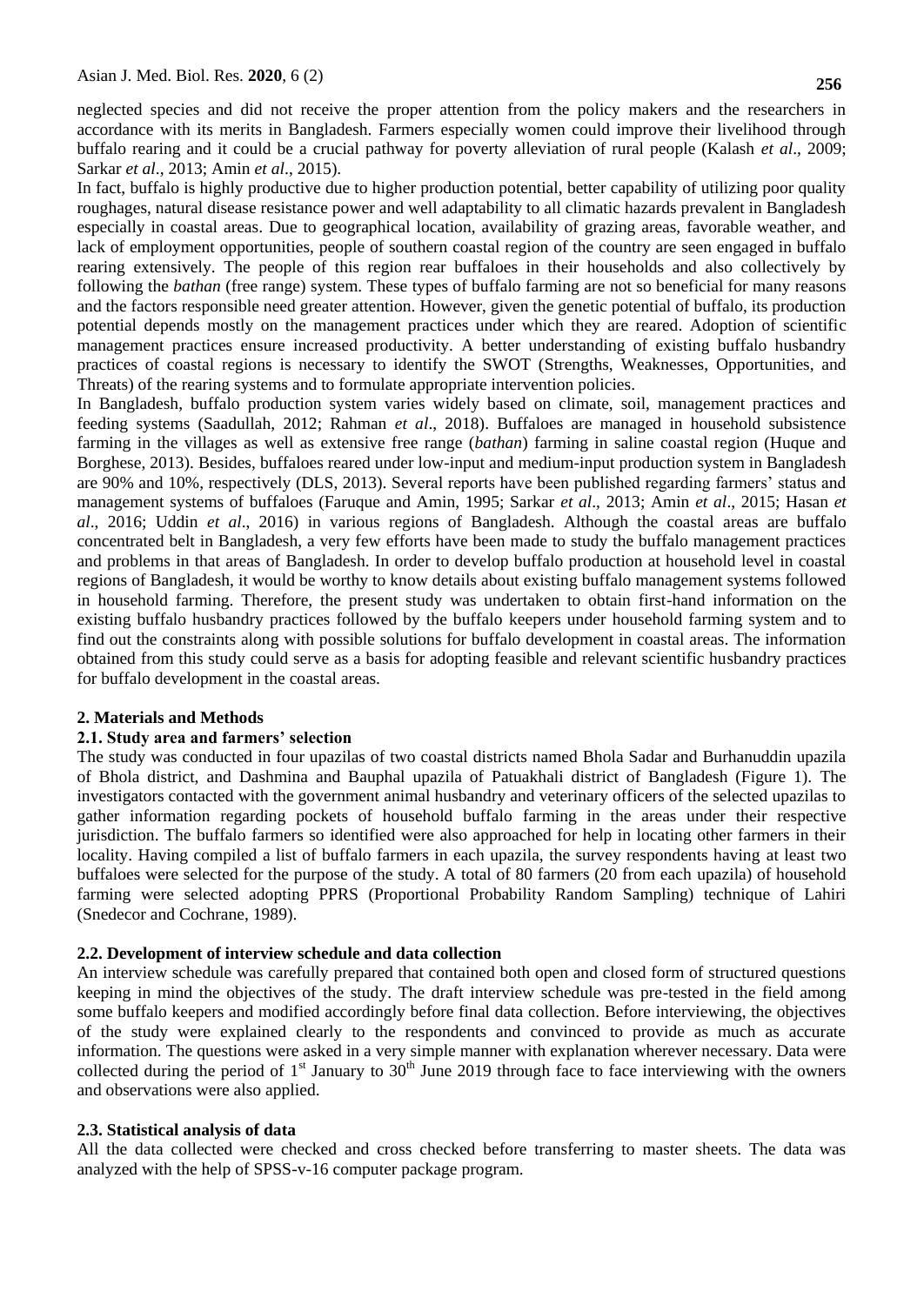

**Figure 1. Location map of the study area.**

# **3. Results and Discussion**

### **3.1. Socio-economic status of the farmers**

Buffalo farming was a subsidiary source of income for almost all the farmers. People from all strata of the society, irrespective of religion, household size, education, occupation and economic background were involved. Of the eighty (80) respondents, more than three-forth (85%) were male in age group of 31-45 years (47.5%) followed by 46-60 years, up to 30 years, and above 60 years, respectively. About 72.5% farmers' household size was more than five, half (51.25 %) of the farmers had primary level education. About half of the farmers (52.5%) belonged to small category (0.50-2.49 acres land) of farmers. Majority of the respondents (76.25%) were engaged in agriculture including rearing other livestock (Table 1). All farmers had gained their knowledge and experience of buffalo rearing from their family predecessors and/or neighboring buffalo farmers, and a few of them (3.75%) attended training on buffalo management practices. Earlier surveys (Islam *et al*., 2017) had shown that the highest percent of buffalo farmers were in age group 31-45 years, engaged in agriculture and average family size was 6.17 persons per family. Sarkar *et al*. (2013) observed that 30% buffalo farmers of Bagerhat district in Bangladesh were fully dependent on buffalo rearing but none of them got training on buffalo rearing. There were 82.5% farmers who used their own capital and rest of them managed capital having loan from bank or NGOs and other sources for purchasing and/or rearing buffaloes.

### **3.2. Demographic distribution**

About 95% of the farmers reared buffaloes in the study areas were indigenous, non-descript in type with widely differing phenotypes. Rest of the farmers reared crossbred buffaloes and also mixed of indigenous and crossbred type. Hamid *et al*. (2016) reviewed that buffalo in Bangladesh is mainly indigenous in origin and most of them are riverine type with exception of some swamp type in eastern part. Different crossbred population with Murrah, Nili-Ravi, Surti and Jaffrabadi are scantly available surrounding Indian border of Bangladesh (Huque and Borghese, 2013).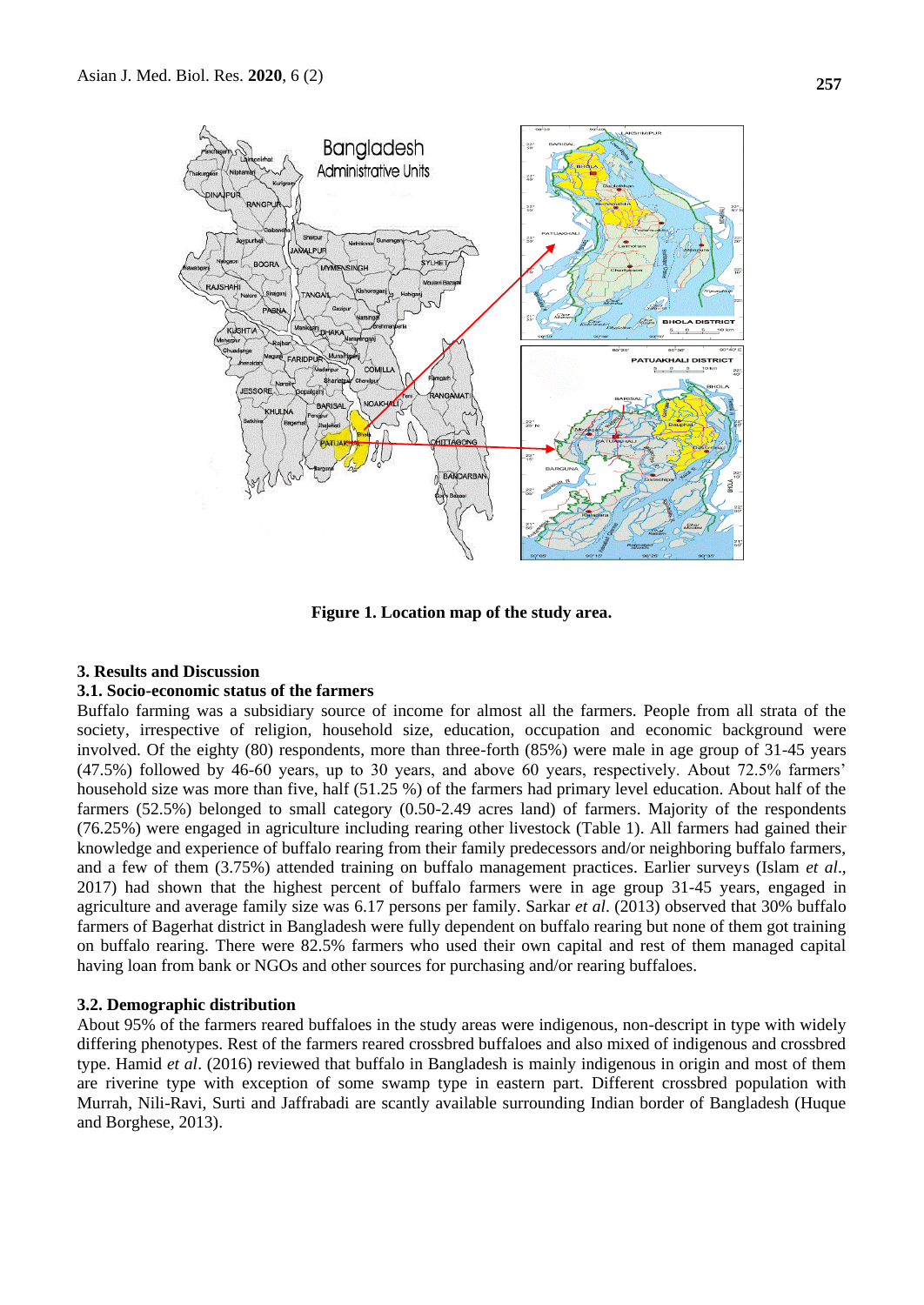# **3.3. Husbandry practices**

# **3.3.1. Herd size**

The majority (80%) of the herds comprised <6 buffaloes within the overall range of 2-10. The small herd size in the household farming is due to the problem of rearing large number of buffaloes in the house rather they prefer to rear in the char or *bathan*. Most of the farmers (91.25%) reared female buffaloes mainly for calf and milk purposes and they usually sell their male buffalo calves at post weaning or at early stage (2-2.5 yrs). The result of the present study are in coincide with the observation of Rahman *et al*. (2018) who reported that the average herd size was 1.80±0.12 in Bhola district under semi-intensive management system. Karim *et al*. (2013) found that the herd size varied from 3-4 buffaloes in coastal areas of Pirojpur and Borguna district. Uddin *et al*. (2016) reported that 82% of the respondents in household farming of non-coastal areas having 1 to 3 buffalo per

household and the number of female buffalo were higher in number in household farming.

# **3.3.2. Housing practices**

Most of the farmers (77.5%) did not practice of providing shed to their buffaloes (Table 2). They kept their buffaloes near the homestead without any shelter or on raised place in the open yard at day/night which is the poor indices of housing management. Hasan *et al*. (2016) observed that 48.57% farmers did not provide any house for their buffaloes whereas 31.42% farmers had traditional buffalo shed without fencing and 20% farmers had fenced housing system in Bhola district. According to Siddiki (2017), 100% farmers of Subornochar, 80% of Trishal, 70% of Bagha and 45% of Lalpur sub-district didn't care about the housing for buffaloes under semiintensive system. Among the respondents who provided shed, that was mainly at night, preferred to keep their buffaloes in close proximity of their dwelling house so that they can observe them more frequently. They provided tinned shed, muddy floor but inadequate floor space for their buffaloes. These findings are in line with the observations of Rahman *et al.* (2018) who reported that some farmers constructed floor by brick, some sheds have roofs using tin but most of the house had no boundary wall and roof. Akbar *et al*. (2009) mentioned that most of the dairy buffalo were not housed in extensive system of *bathan* areas but buffaloes which were in the plain land sometime had an enclosure with only roof made by straw or tin without wall and floor was always muddy. About 65% farmers did not maintain proper drainage system in the shed. About 70% farmers provided cemented manger and majority of the farmers (90%) had manure pits nearer to their dwellings or farms. About 35% respondents provided straw bedding during winter. The highest percentage of farmers (97.5%) opined that they have adequate wallowing facilities. Buffaloes were allowed for wallowing in the river, canal and big pond. Saadullah (2012) reported that the buffalo keepers had their own wallowing place, but sometimes the whole village herd down together in mud wallows.

### **3.3.3. Feeds and feeding practices**

Most of the farmers (90%) practiced grazing their buffaloes from morning to evening at public land and then offered green grasses such as Dal (*Saccrolepsis indica*), Durba (*Cynodon dactylon*), Halancha (*Enhydra fluctuens*), Water hyacinth (*Eichhornia crassipes*) etc. collected from river side, road side, fallow land and/or crop residues (mainly rice straw) at night. About 97.5% farmers did not practice cultivation of fodder for their buffaloes (Table 3). Similar findings were observed by Uddin *et al*. (2016) who did a survey in the household farming of non-coastal region. Amin *et al*. (2015) reported that most of the respondents (80%) of Subornochar upazila of Noakhali district were fully dependent on roadside and unused land grasses (*durba, hishra* etc.), rest of the respondents were used cut and carry grasses, water hyacinth, tree leaves and *urigash* where rice straw is the main feed source. Sarkar *et al*. (2013) mentioned that majority of the farmers of Bagerhat district of Bangladesh were fully dependent on grazing. One of the advantages of buffalo management at household farmers' level is that they can use locally available feed resources. They were not adapted to the needs of giving balanced ration to their buffaloes. It is revealed that farmers were very much reluctant to accept any new feeding technology. Improved feeding technologies such as urea-molasses straw/blocks were not fully adopted by any farmers (Rahman *et al*., 2018) and they usually practice indigenous technical knowledge (ITK) on buffalo feeding. A very few number of farmers used small quantities of concentrate but not vitamin-mineral supplements and any type of growth promoters to their buffaloes. Findings of this study are in accordance with the findings of Amin *et al*. (2015) and Sarkar *et al.* (2013) who reported that no farmers were found to supply concentrate to their buffaloes. It was amazing that majority of the respondents (96.25%) depended on river/canal followed by tube-well water as a source of drinking water although tube-well water is available and it's just due to unawareness of the farmers.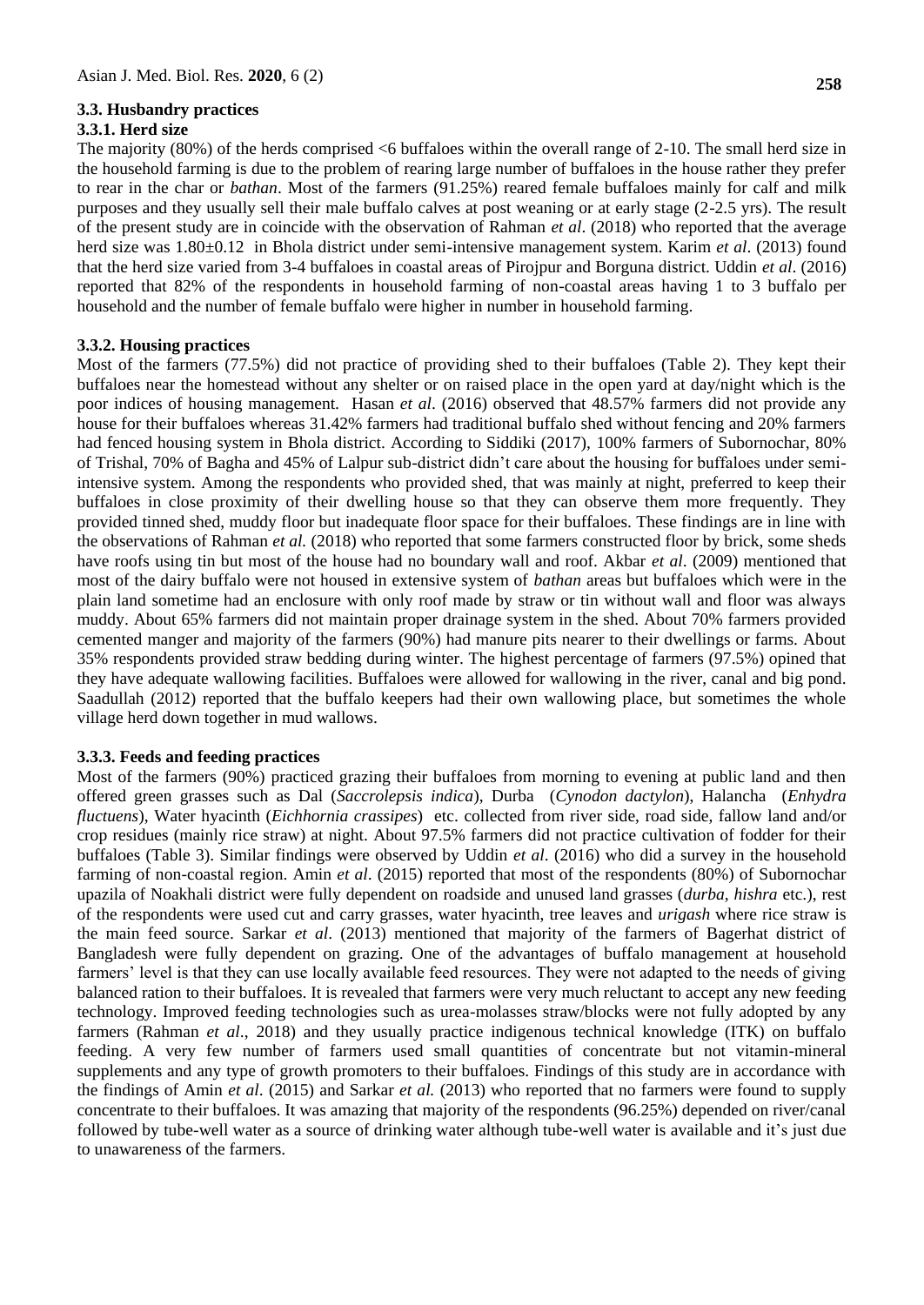# **3.3.4. Breeding practices**

Buffaloes reared under household subsistence farming are mainly subjected to natural mating (85%) and most of the farmers didn't maintain breeding bull (Table 4). The result of this study coincide with the result of Uddin *et al*. (2016) who stated that the natural mating system was practiced by the most of the household farmers (95%) in Bangladesh though the number of breeding bull is very minimum. Rahim *et al*. (2018) reported that all farmers (100%) used natural mating for buffalo production at Noakhali district in Bangladesh. Hasan *et al*. (2016) reported that only 25.71% farmers did AI (artificial insemination) for oestrous synchronization in Bhola district. This variation may be due to farmers' interest, awareness and also lack of available artificial insemination facilities in the respective areas. Most of the farmers reported that buffaloes showed heat mainly in winter and they cannot detect heat properly but no one used teaser bull to detect heat. After insemination, pregnancy diagnosis is crucial for reducing calving interval at door step of the farmers. However, 22.5% farmers ascertained pregnancy based on their own judgment (non-return to estrus). About 77.5% of the respondents have not used the services of Veterinary Field Assistant (VFA)/ Field Assistant (AI) or Veterinarians for pregnancy diagnosis at about three months after breeding performed. It was observed that few farmers were kept the breeding records; however the record keeping were incomplete due to lack of awareness. Rahim *et al*. (2018) showed that 3% farmers kept their buffalo records.

# **3.3.5. Health care practices**

About 45% and 60% farmers performed irregular vaccination and deworming in their buffaloes, respectively (Table 5)**.** The above findings are close to the findings of Rahman *et al*. (2018) who observed that about 65.2% and 91.3% farmers of coastal area were tried to adopt vaccination and deworming for their buffaloes, respectively. Hasan *et al*. (2016) reported that 74.28% and 71.4% farmers of the Bhola district were conscious about vaccination and deworming, respectively. Islam *et al*. (2017) found that vaccination and deworming were performed by 70% and 90% farmers, respectively in their studies in various regions of Bangladesh. The reason for variation in vaccination and deworming practice may be due to the variation of the survey area and farmers attention. We found that vaccination and deworming practice were higher in Bhola district than Patuakhali. The majority (95%) of respondents treated buffaloes by quack followed by veterinarian only in serious cases. On the other hand, 10 percent farmers showed positive opinion towards good medical services from the upazila [livestock](https://www.omicsonline.org/stock-forex-trading.php) hospital (Table 5). Farmers who live nearer the upazila headquarters usually get the medical services easily. The study revealed that buffalo owners were not aware of isolation of diseased animal. No farmers were found to use disinfectants in cleaning buffalo sheds. Similarly, low use of disinfectants was reported by Lal (1999) and Kishore *et al*. (2013). The reasons behind this may be lack of awareness among farmers, a high disinfectant cost and an additional burden which did not give any immediate return to the farmer. Regarding the sanitary condition of shed, 65% was not satisfactory.

# **3.4. Problems confronted by farmers and their suggestions**

The major problems confronted by farmers were scarcity of quality feeds and fodder, lack of grazing land, inadequate veterinary services, lack of quality breed, artificial insemination (AI) problem, insufficient government supports, lack of required training facilities, inappropriate marketing channel for buffalo milk and meat etc. (Table 6)**.** The grazing as well as pasture land are very limited especially during cropping season and dry period in coastal areas in Bangladesh. In order to overcome the problems of household buffalo rearing at coastal areas and making the program more profitable, the buffalo farmers were asked to suggest in their own way. Some of their suggestions were enlisted in Table 6. Amin *et al*. (2015), Hasan *et al*. (2016) and Islam *et al*. (2017) also reported the similar type of problems and suggestions opined by the buffalo keepers.

| <b>Variables</b> | <b>Categories</b> | Frequency       | Percentage |
|------------------|-------------------|-----------------|------------|
| Age (Years)      | Up to $30$        | 11              | 13.75      |
|                  | $31 - 45$         | 38              | 47.50      |
|                  | $46 - 60$         | 24              | 30.00      |
|                  | Above 60          | $7\phantom{.0}$ | 8.75       |
| Sex              | Male              | 68              | 85.00      |

#### **Table 1. Socioeconomic status of the farmers (n=80).**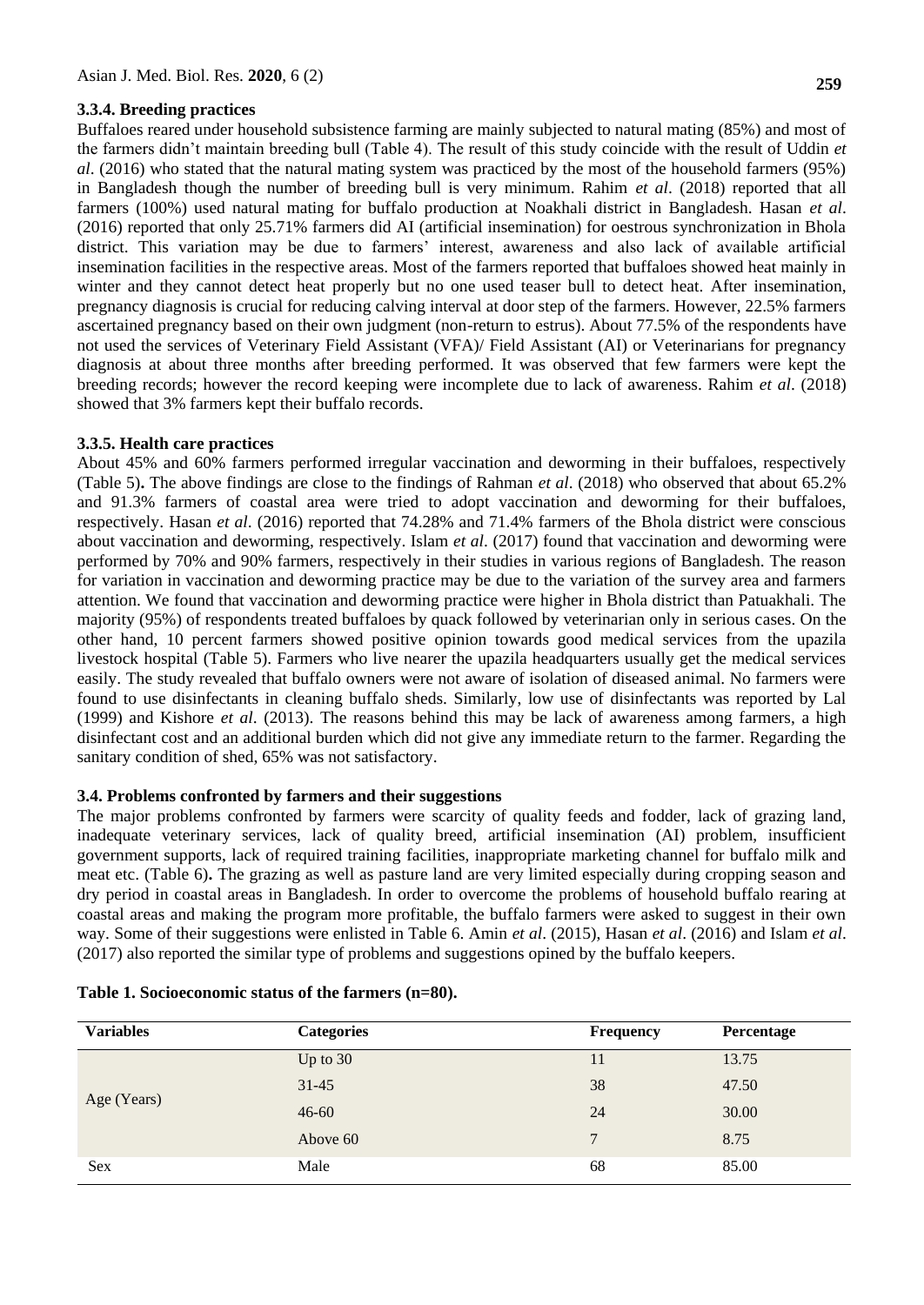|                         |                                     |                | 260   |
|-------------------------|-------------------------------------|----------------|-------|
|                         | Female                              | 12             | 15.00 |
| Household size (number) | Up to 5 members                     | 22             | 27.5  |
|                         | Above 5 members                     | 58             | 72.5  |
|                         | Illiterate                          | 30             | 37.50 |
| Level of education      | Primary                             | 41             | 51.25 |
|                         | Secondary                           | $\tau$         | 8.75  |
|                         | Above secondary                     | $\overline{2}$ | 2.50  |
|                         | Landless $(0.0-0.49 \text{ acres})$ | 8              | 10.00 |
|                         | Small (0.50-2.49 acres)             | 42             | 52.50 |
| *Land possession        | Medium (2.50-7.49 acres)            | 27             | 33.75 |
|                         | Large $(7.50 + \text{acres})$       | $\overline{3}$ | 3.75  |
|                         | Agriculture                         | 61             | 76.25 |
|                         | Service holder                      | $\overline{2}$ | 2.50  |
| Occupation              | <b>Business</b>                     | 10             | 12.50 |
|                         | Job seeker                          | 2              | 2.50  |
|                         | Others                              | 5              | 6.25  |
|                         | Yes                                 | $\overline{3}$ | 3.75  |
| Training received       | No                                  | 77             | 96.25 |
|                         | Own capital                         | 66             | 82.50 |
| Source of capital/      | Loan from bank /NGOs                | 6              | 7.50  |
| Financial support       | Others                              | 8              | 10.00 |

\* Statistical pocket book, 2018

# **Table 2. Housing management practices (n=80).**

| <b>Parameters</b>       | <b>Categories</b>                   | <b>Frequency</b> | Percentage |
|-------------------------|-------------------------------------|------------------|------------|
|                         | Shed without fencing                | 12               | 15.00      |
| Providing housing/shed  | Fenced housing                      | 6                | 7.50       |
|                         | No housing arrangement              | 62               | 77.50      |
|                         | All time                            | $\Omega$         | 0.00       |
| Housing period          | Only at night                       | 68               | 85.00      |
|                         | Only in extreme weather             | 12               | 15.00      |
|                         | Inside dwelling house               | $\overline{0}$   | 0.00       |
| Housing systems         | Near dwelling house                 | 4                | 5.00       |
|                         | Separate buffalo shed               | 76               | 95.00      |
|                         | Using locally available materials   | 7                | 8.75       |
| Roof type               | Tinned                              | 73               | 91.25      |
|                         | Pucca shed                          | 0                | 0.00       |
|                         | Muddy                               | 78               | 97.50      |
| Type of flooring        | Pucca (Concrete)                    | 2                | 2.50       |
|                         | Adequate                            | 24               | 30.00      |
| Adequacy of floor space | Not adequate                        | 56               | 70.00      |
|                         | Fair                                | 28               | 35.00      |
| Drainage system         | Poor                                | 52               | 65.00      |
|                         | Manure pit                          | 72               | 90.00      |
|                         | Open place                          | 8                | 10.00      |
| Manure disposal         | <b>Biogas</b>                       | $\overline{0}$   | 0.00       |
|                         | Direct application to the crop land | $\Omega$         | 0.00       |
|                         | Provided                            | 56               | 70.00      |
| Manger (Cemented)       | Not provided                        | 24               | 30.00      |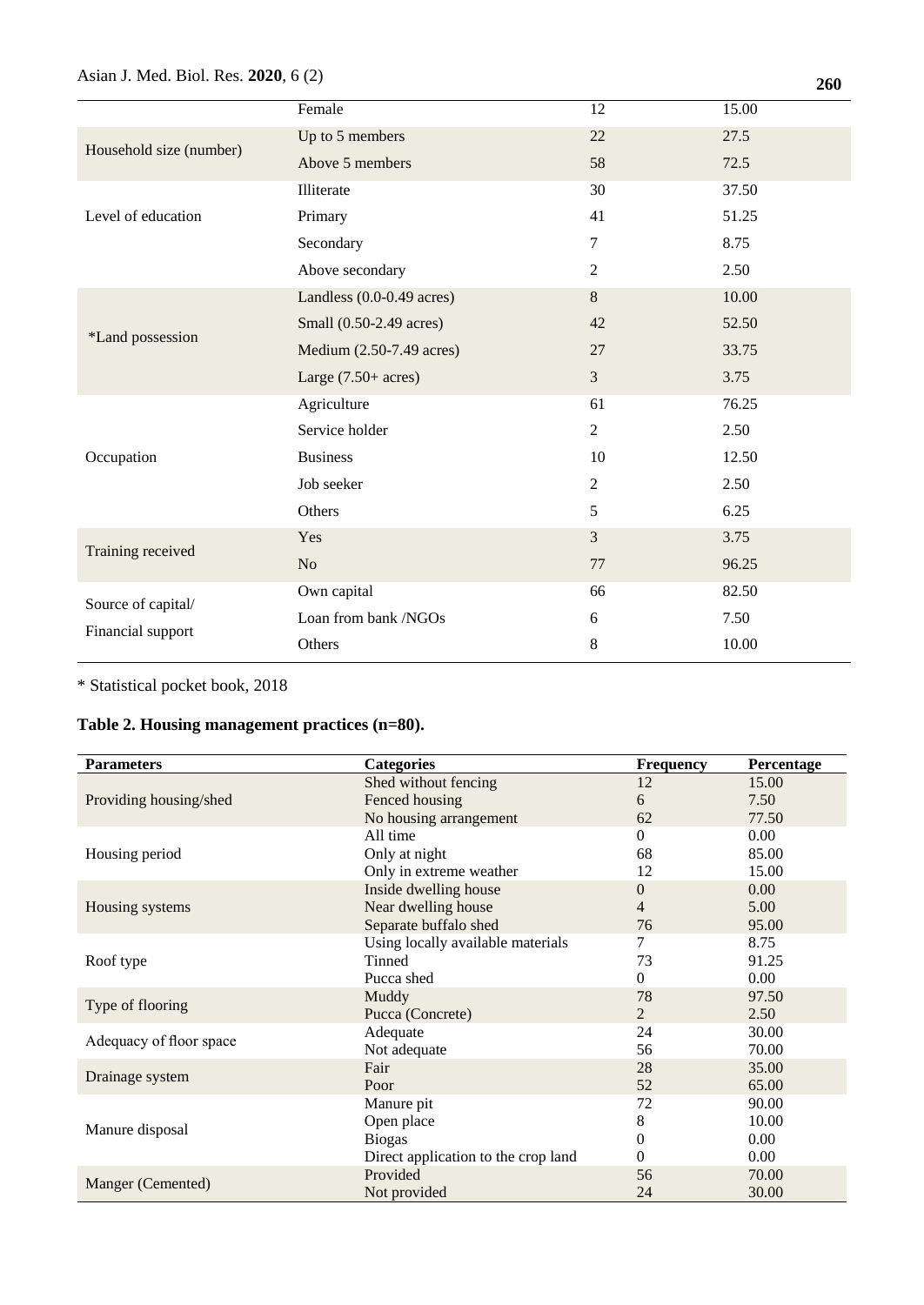# Asian J. Med. Biol. Res. **2020**, 6 (2)

| Providing bedding materials during | Yes        | 28 | 35.00 |
|------------------------------------|------------|----|-------|
| winter                             | No         |    | 65.00 |
| <b>Wallowing facilities</b>        | Adequate   | 78 | 97.50 |
|                                    | Inadequate |    | 2.50  |

# **Table 3. Feeding management practices (n=80).**

| <b>Parameters</b>                       | <b>Categories</b>                | Frequency        | Percentage |
|-----------------------------------------|----------------------------------|------------------|------------|
|                                         | Cut and carry                    | 6                | 7.50       |
|                                         | Grazing                          | 72               | 90.00      |
| Type of feeding systems                 | Stall feeding                    | $\boldsymbol{0}$ | 0.00       |
|                                         | Tethering                        | $\overline{c}$   | 2.50       |
|                                         | Own crop residue                 | 8                | 10.00      |
| Sources of feed                         | Purchased                        | $\Omega$         | 0.00       |
|                                         | Collected from fallow lands      | 72               | 90.00      |
|                                         | $Qw$ n                           | $\overline{4}$   | 5.00       |
| Land for grazing                        | By lease                         | 4                | 5.00       |
|                                         | Public land                      | 72               | 90.00      |
| Fodder cultivation                      | Practiced                        | $\overline{2}$   | 2.50       |
|                                         | Not practiced                    | 78               | 97.50      |
|                                         | <b>UMS</b> (Urea Molasses Straw) | $\overline{0}$   | 0.00       |
|                                         | UTS (Urea Treated Straw)         | $\Omega$         | 0.00       |
| New feeding technologies                | <b>UMB</b> (Urea Molasses Block) | $\overline{0}$   | 0.00       |
|                                         | $UMS + Hay$                      | $\theta$         | 0.00       |
|                                         | No acceptance                    | 80               | 100.00     |
|                                         | Regularly                        | 12               | 15.00      |
| Feeding of common salt                  | Occasionally                     | 20               | 25.00      |
|                                         | Not feeding                      | 48               | 60.00      |
|                                         | Yes                              | $\overline{0}$   | 0.00       |
| Vitamin-mineral premix supplements      | N <sub>o</sub>                   | 80               | 100.00     |
| Feeding concentrate                     | Yes                              | 8                | 10.00      |
| supplements                             | N <sub>o</sub>                   | 72               | 90.00      |
|                                         | Own agricultural by-products     | 78               | 97.50      |
| Sources of concentrate feed             | <b>Buy locally</b>               | $\overline{2}$   | 2.50       |
|                                         | Yes                              | $\Omega$         | 0.00       |
| Hormone, antibiotic and growth promoter | N <sub>o</sub>                   | 80               | 100.00     |
|                                         | Yes                              | $\Omega$         | 0.00       |
| Feeding of balanced ration              | N <sub>o</sub>                   | 80               | 100.00     |
|                                         | Tube-well                        | 3                | 3.75       |
| Source of drinking water                | Ponds                            | 19               | 23.75      |
|                                         | River/Canal                      | 58               | 72.50      |

# **Table 4. Breeding management practices (n=80).**

| <b>Parameters</b>                | <b>Categories</b>            | <b>Frequency</b> | Percentage |
|----------------------------------|------------------------------|------------------|------------|
| Methods of heat detection        | Symptomatic                  | 80               | 100.00     |
|                                  | Using teaser bull            | $\Omega$         | 0.00       |
|                                  | Artificial insemination (AI) | 4                | 5.00       |
| Breeding method                  | Both AI and natural          | 8                | 10.00      |
|                                  | Only natural                 | 68               | 85.00      |
|                                  | Summer                       | $\Omega$         | 0.00       |
| Breeding season                  | Rainy                        | 16               | 20.00      |
|                                  | Winter                       | 64               | 80.00      |
|                                  | Veterinarian                 | 0                | 0.00       |
| Pregnancy diagnosis performed by | Own judgment                 | 18               | 22.50      |
|                                  | Not done                     | 62               | 77.50      |
|                                  | <b>Yes</b>                   | 6                | 7.50       |
| Maintaining breeding bull        | No.                          | 74               | 92.50      |
|                                  | Yes                          | 2                | 2.50       |
| Breeding records keeping         | No                           | 78               | 97.50      |

**261**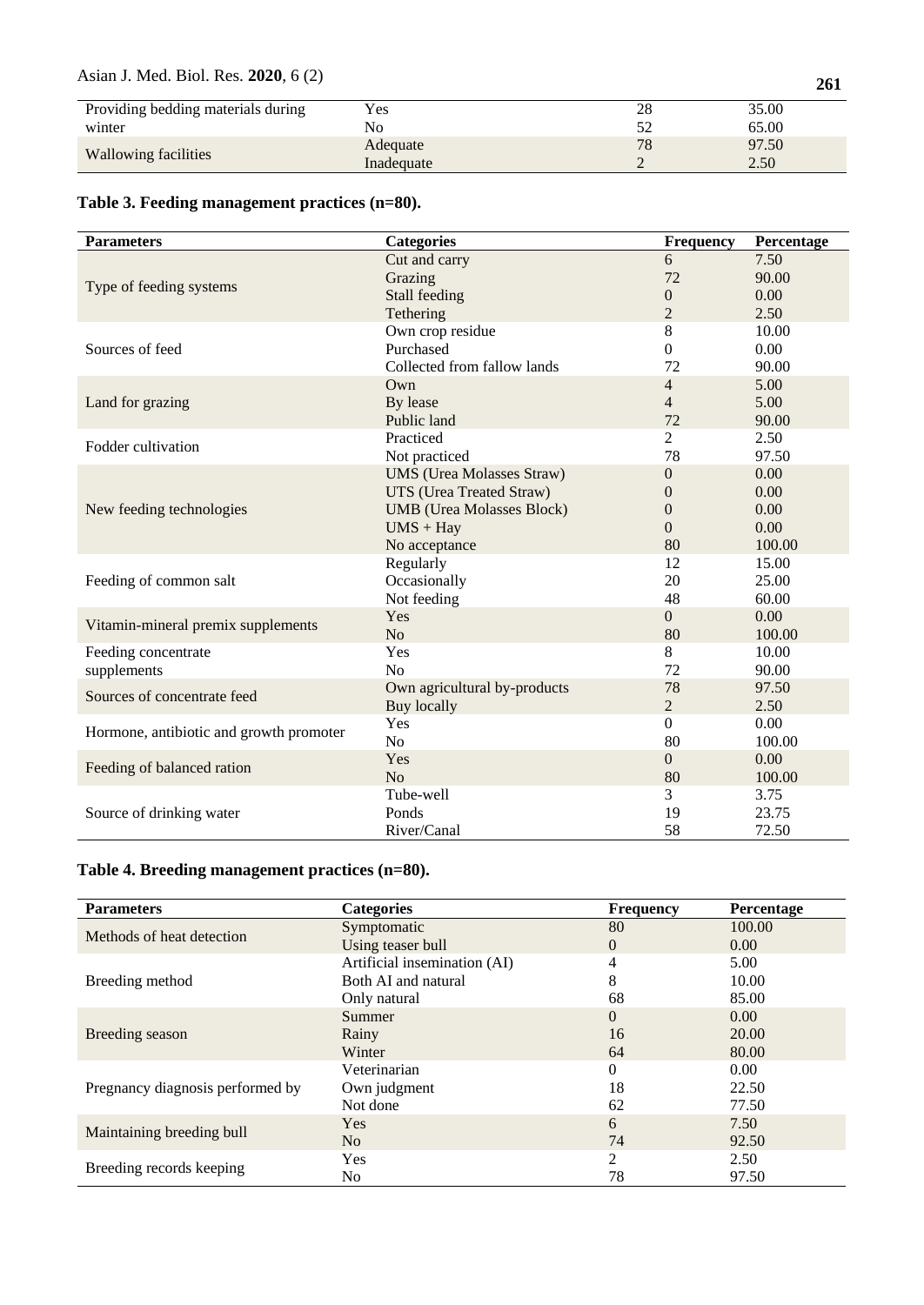## **Table 5. Health care practices (n=80).**

| <b>Parameters</b>                   | <b>Categories</b> | <b>Frequency</b> | Percentage |
|-------------------------------------|-------------------|------------------|------------|
| Practice of vaccination             | Not practiced     | 44               | 55.00      |
|                                     | Practiced         | 36               | 45.00      |
|                                     | Not practiced     | 32               | 40.00      |
| Practice of deworming               | Practiced         | 48               | 60.00      |
|                                     | Veterinarian      | $\overline{4}$   | 5.00       |
| Treatment of buffaloes by           | <b>Ouacks</b>     | 76               | 95.00      |
|                                     | Good              | 8                | 10.00      |
| Availability of veterinary services | Fair              | 20               | 25.00      |
|                                     | Poor              | 52               | 65.00      |
| Isolation of sick buffaloes         | Yes               | $\Omega$         | 0.00       |
|                                     | N <sub>o</sub>    | 80               | 100.00     |
| Disinfection of sheds               | <b>Yes</b>        | $\Omega$         | 0.00       |
|                                     | No.               | 80               | 100.00     |
|                                     | Satisfactory      | 28               | 35.00      |
| Sanitary condition of barn          | Not satisfactory  | 52               | 65.00      |

### **Table 6. Problems confronted by buffalo keepers and their suggestions (n=80).**

| <b>Problems and suggestions</b>                                | <b>Frequency</b> | Percentage |
|----------------------------------------------------------------|------------------|------------|
| <b>Problems</b>                                                |                  |            |
| Scarcity/shortage of feeds and fodder                          | 68               | 85.00      |
| Lack of grazing facilities                                     | 44               | 55.00      |
| Inadequate veterinary services                                 | 66               | 82.50      |
| Calf mortality                                                 | 28               | 35.00      |
| Lack of quality breed                                          | 32               | 40.00      |
| Artificial insemination (AI) problem                           | 56               | 70.00      |
| Lack of government supports                                    | 36               | 45.00      |
| Lack of training facilities                                    | 26               | 32.50      |
| Low price of milk and meat                                     | 54               | 67.50      |
| Natural calamities                                             | 33               | 41.25      |
| <b>Suggestions</b>                                             |                  |            |
| Fodder cultivation program by Govt. is needed                  | 60               | 75.00      |
| Subsidy needed on buffalo feeds                                | 56               | 70.00      |
| Good quality breeding bull/seed                                | 52               | 65.00      |
| Training and motivation needed in buffalo production           | 44               | 55.00      |
| Financial supports to buffalo keepers                          | 64               | 80.00      |
| Adequate veterinary services                                   | 61               | 76.25      |
| Ensure appropriate marketing channel for buffalo milk and meat | 52               | 65.00      |

## **4. Conclusions**

The results showed that most of the farmers did not follow scientific feeding, breeding, housing, and health care management practices rather than following traditional backyard rearing system. The progress of buffalo husbandry seems unsatisfactory due to faulty management practices and unawareness about importance of management practices. As farmer's main occupation is agriculture, they consider buffalo rearing as passive income source under household subsistence framing system. Yet now, no mentionable attempt is made to improve the buffalo management and production techniques in the coastal areas. Based on the above facts, it could be concluded that buffalo keepers should be acquainted and motivated through training on scientific husbandry practices. The concerned authorities should take appropriate initiatives accordingly to solve the problems on priority basis.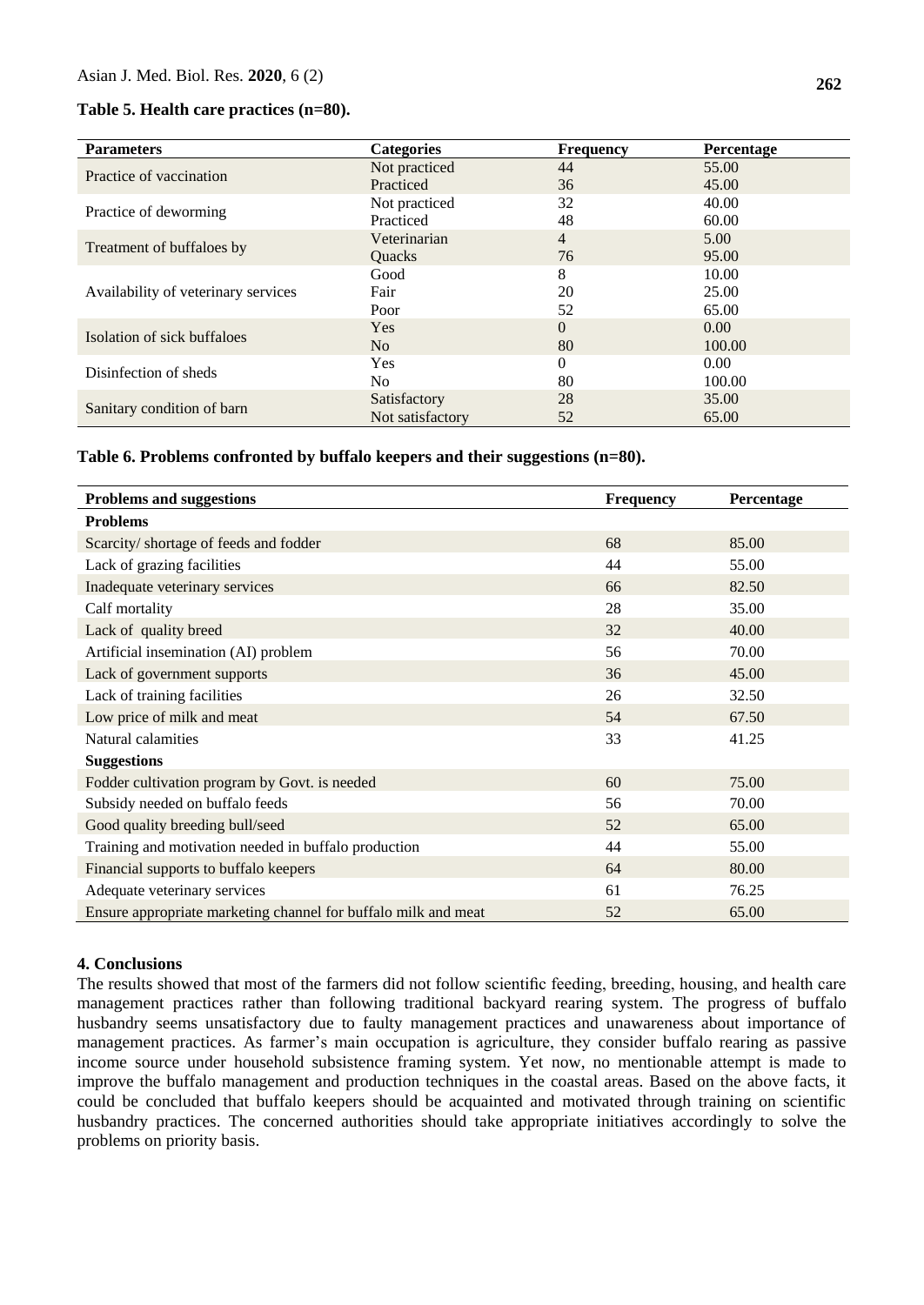### **Acknowledgements**

We are thankful to the farmers who helped us to complete the research work successfully. The authors thankfully acknowledged the financial support provided by Research and Training Centre, Patuakhali Science and Technology University to carry out the research work.

#### **Conflict of interest**

None to declare.

# **References**

- Akbar MA, MO Faruque and MN Islam, 2009. Current dairy feeding and management systems: Dairy buffaloes. In. Hand Book of Dairy Nutrition-Bangladesh [Published by American Soybean Association: International Marketing, edited by Peter H. Robinson and U. Krisnamorthy], New Dilhi, India. 50-64.
- Amin MR, MA Siddiki, AKMA Kabir, MO Faruque and ZH Khandaker, 2015. Status of buffalo farmers and buffaloes at Subornochar upazila of Noakhali district in Bangladesh. Progress. Agric., 26: 71-78.
- Banerjee GC, 2018. A Textbook of Animal Husbandry, 8<sup>th</sup> Edn, Oxford & IBH Publishing Company Pvt. Limited, New Delhi, India.
- BER (Bangladesh Economic Review), 2018. Finance Division, Ministry of Finance, Government of the People's Republic of Bangladesh, Dhaka, Bangladesh
- Cockrill WR, 1994. Present and future of buffalo production in the world. Proceedings of the 4<sup>th</sup> World Buffalo Congress, 27-30 June 1994, Sao Paulo, Brazil.
- DLS (Department of Livestock Services), 2013. Annual Report on Livestock. Division of Livestock Statistics, Ministry of Fisheries and Livestock, Dhaka, Bangladesh.
- DLS (Department of Livestock Services), 2015. Annual Report on Livestock, Division of Livestock Statistics, Ministry of Fisheries and Livestock, Dhaka, Bangladesh.
- Faruque MO, MA Hasnath and NN Siddique, 1990. Present status of buffaloes and their productivity in Bangladesh. Asian-Australas. J. Anim. Sci., 3: 287-292.
- Faruque MO and MR Amin, 1995. Indigenous buffaloes in the coastal areas of Bangladesh (short comm.): part-II. Productivity of indigenous buffaloes in the South Western coastal areas. Bang. J. Train. Develop., 8: 138- 140.
- Ghaffar A, MI Khan, MA Mirza and WH Pirzada, 1991. Effect of year and calving season on some traits of economic importance in Nili-Ravi buffaloes. Pakistan J. Agri. Res., 12: 217-221.
- Hamid MA, MNA Siddiky, MA Rahman and KM Hossain, 2016. Scopes and opportunities of buffalo farming in Bangladesh: A review. SAARC J. Agric., 14: 63-77.
- Hasan T, S Akter, H Biswas, MA Halim, A Alam and K Rafiq, 2016. Economic analysis of small scale dairy buffalo enterprises in Bhola district of Bangladesh. Progress. Agric., 27: 502-510.
- Huque QME and A Borghese, 2013. Status and perspectives of buffalo in Bangladesh. Buffalo Bull., 32: 1179- 1183.
- Islam S, TN Nahar, J Begum, GK Deb, M Khatun and A Mustafa, 2017. Economic evaluation of buffalo production in selected regions of Bangladesh. J. Stock Forex Trad., 6: 177.
- Kalash P, R Rathore and M Kumar, 2009. Livelihood improvement of farm women through cattle and buffalo rearing in Jhunjhunu district of Rajasthan. J. Rural Stud., 16: 1-3.
- Karim MR, MZ Hossain, MR Islam, MS Parvin and MA Matin, 2013. Reproductivity, productivity and management system of indigenous buffalo (*Bubalus bubalis*) cows in coastal areas of Pirojpur and Borguna district of Bangladesh. Progress. Agric., 24: 117–122.
- Kishore K, M Mahender and Ch Harikrishna, 2013. A study on buffalo management practices in Khammam district of Andhra Pradesh. Buffalo Bull, 32: 97-119.
- Lal H, 1999. Animal husbandry practices in Mewat area of Haryana under different farming systems. PhD Thesis, Harayana Agricultural University, Hisar, India.
- Rahim MA, MA Hossain, MA Rahman, MR Amin, MM Hossain and M Hashem, 2018. Socio-economic status of buffalo farmers and the management practices of buffaloes in plain land of Subornachar upazila in Bangladesh. Progress. Agric., 29: 158-167.
- Rahman SMR, MN Islam, MH Rashid, MSR Siddiki and MA Islam, 2018. Dairy buffalo production system under semi-intensive management in the coastal area of Bangladesh. SAARC J. Agric., 16: 43-59.
- Saadullah M, 2012. Buffalo production and constraints in Bangladesh. J. Anim. Plant Sci., 22: 221-224.
- Sarkar S, MM Hossain and MR Amin, 2013. Socio-economic status of buffalo farmers and the management practices of buffaloes in selected areas of Bagerhat district of Bangladesh. Bang. J. Anim. Sci., 42: 158-164.